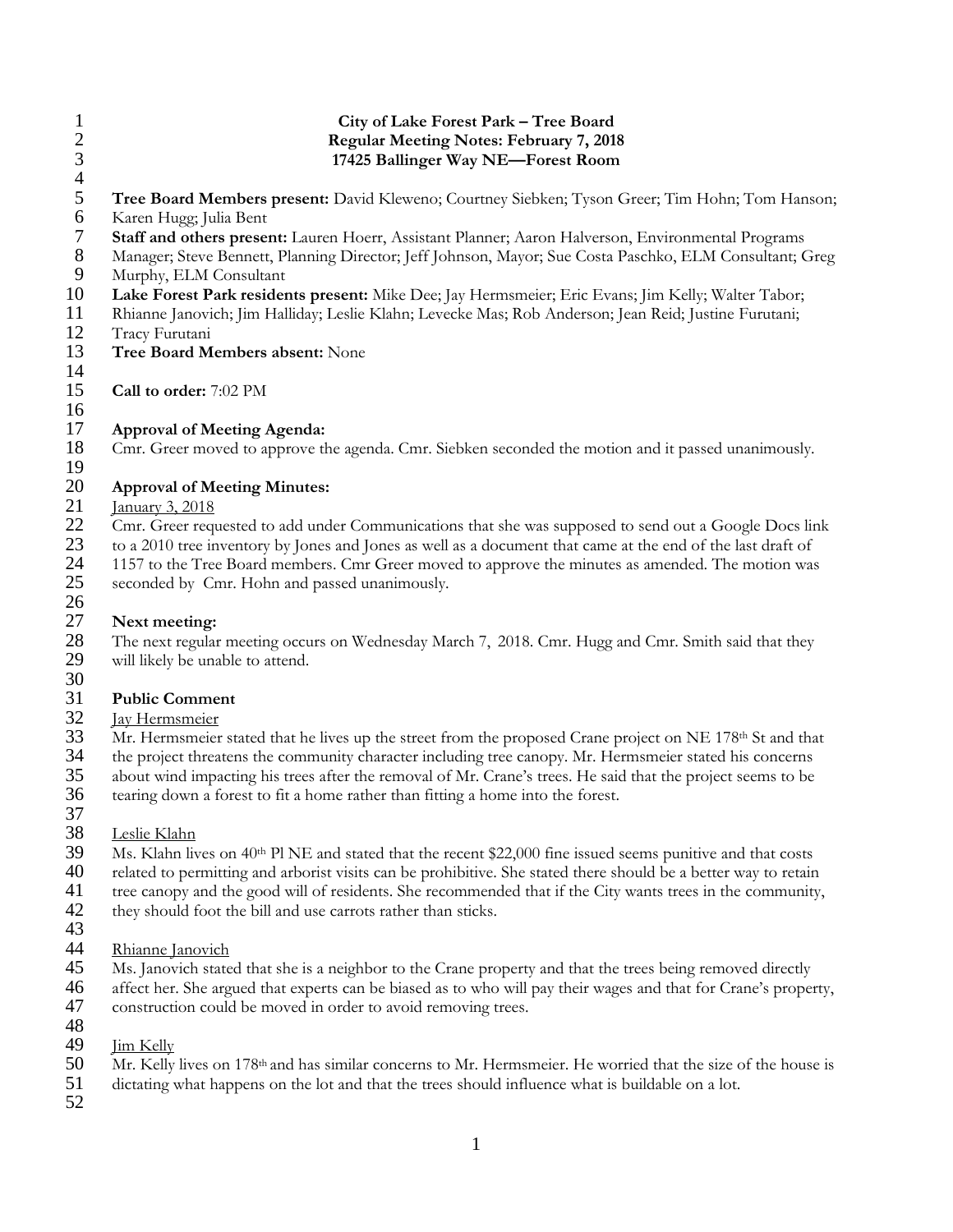- $\frac{1}{2}$  Mike Dee
- 
- 2 Mr. Dee stated that staff should also look for comments made at the upcoming City Council meeting. He stated his concern that two recent employees who retired should receive trees if they have worked for the 3 stated his concern that two recent employees who retired should receive trees if they have worked for the 4 City for at least 20 years. Mr. Dee thanked staff for posting the agenda online and on site. Mr. Dee
- 4 City for at least 20 years. Mr. Dee thanked staff for posting the agenda online and on site. Mr. Dee
- 5 encouraged people to also comment at a Planning Commission meeting.
- $rac{6}{7}$

## 7 Justine Furutani<br>8 Ms. Furutani live

- Ms. Furutani lives on 178<sup>th</sup> and stated that there were some factual errors on the notice for the Crane project.<br>9 She said that there are large significant and landmark trees on the Crane's lot and noted her concern for
- 9 She said that there are large significant and landmark trees on the Crane's lot and noted her concern for<br>10 potentially losing these trees that have been there for a very long time.
- potentially losing these trees that have been there for a very long time.
- 11
- 12 Eric Evans<br>13 Mr. Evans l
- 13 Mr. Evans lives on  $178<sup>th</sup>$  and stated that the arborist is biased and not acting in good faith as no tree<br>14 between methods are included in the report. Mr. Evans stated that the notice document cannot
- 14 preservation methods are included in the report. Mr. Evans stated that the notice document cannot be used
- 15 due to factual errors. He requested that the Planning Department cease all discussion related to 2018-TREE-<br>16 0007 until a new, corrected notice of application has been issued.
- 16 0007 until a new, corrected notice of application has been issued. 17
- 
- 18 Levecke Mas<br>19 Ms. Mas is a r 19 Ms. Mas is a neighbor to the Crane property and stated that the property owner bought the lot without doing<br>20 a feasibility study. Ms. Mas said that the property owner did not do their homework before buying the lot. a feasibility study. Ms. Mas said that the property owner did not do their homework before buying the lot.
- $\frac{21}{22}$ 
	- Walter Tabor
- 23 Mr. Tabor stated that he lives on 178<sup>th</sup>, two doors from the Crane property, and owns two properties along<br>24 that street. He was also a previous member of the Planning Commission. He stated that the City should not 24 that street. He was also a previous member of the Planning Commission. He stated that the City should not<br>25 allow Mr. Crane to cut down trees when they won't take responsibility to cut down City-owned trees near 25 allow Mr. Crane to cut down trees when they won't take responsibility to cut down City-owned trees near 26 utilities or in the right-of-way.
- utilities or in the right-of-way. 27
- 
- 28 <u>Rob Anderson</u><br>29 Mr. Anderson l 29 Mr. Anderson lives near Ballinger Way NE near  $178<sup>th</sup>$  and stated that he moved here two years ago. He said  $30$  that one of the trees on Mr. Crane's lot has an osprev nest. Mr. Anderson stated that his daughter sa that one of the trees on Mr. Crane's lot has an osprey nest. Mr. Anderson stated that his daughter saw the
- 31 osprey last summer and it was extraordinary. He is concerned about the arborist's methodolgy as the report<br>32 stated 31% of canopy is being preserved but part of this preserved tree canopy is from a tree on his lot. stated 31% of canopy is being preserved but part of this preserved tree canopy is from a tree on his lot.
- 33<br>34
- 34 <u>Jean Reid</u><br>35 Ms. Reid l  $35$  Ms. Reid lives on  $28<sup>th</sup>$  Ave NE and noted that she is commenting as a private citizen. She thanked the Tree Board and city officials for their work and said that it is difficult to balance the needs for private
- 36 Board and city officials for their work and said that it is difficult to balance the needs for private homeowners<br>37 and the wants of the community. Ms. Reid argued that having a certified professional is not enough to
- 37 and the wants of the community. Ms. Reid argued that having a certified professional is not enough to meet<br>38 city residents' standards. She recommended that if the arborist does something false, the City should take
- city residents' standards. She recommended that if the arborist does something false, the City should take 39 away their privilege to work in Lake Forest Park.
- 40<br>41
- 41 <u>Jim Halliday</u><br>42 Mr. Halliday Mr. Halliday distributed a handout and stated that Lake Forest Park Stewardship Foundation is beginning a 43 project to map trees with raptors in it. He asked the Tree Board if they had made a decision on his prior request to support the Kokanee Salmon Project. request to support the Kokanee Salmon Project.
- 45

### 46 **Old Business:**

- 47 Mayor Jeff Johnson<br>48 Cmr. Kleweno asked
- 48 Cmr. Kleweno asked Mayor Johnson to give a snyopsis of his goals for the Tree Board this year. Mayor<br>49 Johnson discussed the purchasing of a watering truck to help water trees as well as educating the public
- 49 Johnson discussed the purchasing of a watering truck to help water trees as well as educating the public and<br>50 real estate agents about hazardous trees and the City's permitting process. He said that it would be benefi
- 50 real estate agents about hazardous trees and the City's permitting process. He said that it would be beneficial
- 51 to do an inventory of dangerous trees in the right-of-way and to work with the new City arborist to educate<br>52 residents about right-of-way responsibilities vs private property responsibilities. The Mayor suggested that
- 52 residents about right-of-way responsibilities vs private property responsibilities. The Mayor suggested that the